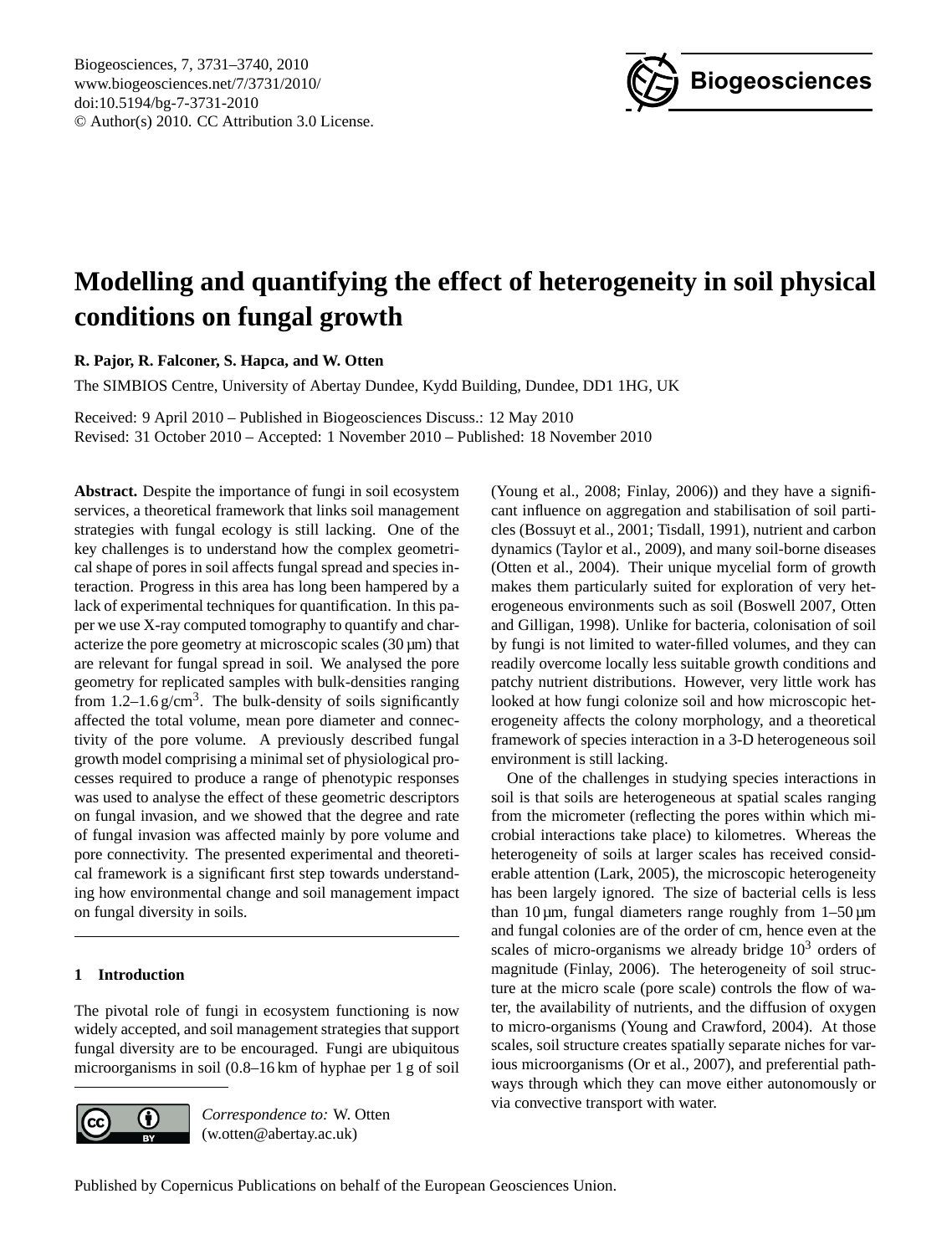The opacity of soils and a lack of non-invasive quantitative techniques to study growth dynamics of fungi in situ make it difficult to understand how the microscopic heterogeneity of soils affects fungal dynamics and contributes to biodiversity. Conventional soil physical techniques to characterise soil structure have concentrated on bulk physical parameters where we quantify for example aggregate size distributions (after we exerted physical forces upon the soil) or bulkdensity. While we can derive overall porosity values from these measures, they tell us very little about the geometry and connectivity of the pore space. Other methods for analysis of the pore space are based on destructive sampling such as thin sectioning (Harris et al., 2003; Nunan et al., 2001), or on information of pore size distribution derived from water retention curves (Dane et al., 2002). Neither of these methods accurately account for the 3-D structure and connectivity of the pore space. Only recently, the development of techniques such as X-ray micro-tomography allow for quantification and visualisation of the internal soil structure without destroying the sample. A soil sampling ring with 4 cm diameter can be readily scanned within 60 min at a resolution of approximately 30 µm. For smaller samples resolutions of  $\langle$ 1 µm can be obtained. However, current capabilities of Xray micro-tomography systems still do not allow us to visualise and quantify the dynamics of fungi in soils. Neither are there currently other techniques that can quantify the spatial distribution of fungi within a 3-D heterogeneous structure at microscopic scales.

The use of mathematical modelling offers a way forward. With models we can study precisely the effect of the pore geometry on fungal growth, as conditions that are correlated in experimental systems can be controlled separately. There are a number of fungal growth models which consider fungal growth dynamics at different spatial scales: the colony (cm's) or the hyphal scale (µm). The most recent models merge both scales which is important to predict colony dynamics from interactions between hyphae and the environment. Most models are based on earlier work by Edelstein (1982) and Edelstein and Segel (1983) who considered fungal spread at colony scales. Bosswel et al. (2002) extended these models by including directional growth and bidirectional translocation mechanisms. Stacey et al. (2001) developed a model to scale-up from hyphae to the colony level. This work was used to investigate transmission rates of plant pathogens. Vectorial-based models (Meskauskas et al., 2004) moved analysis from 2-D to 3-D with the possibility to model fruiting bodies. An ecologically important characteristic of fungi is that they can spread via hyphal growth and translocate nutrients over several cm's within a colony, making them particularly adapt for heterogeneous environments such as soil. Under nutrient pore conditions, biomass can be relocated within a colony and support further fungal growth. However most of these models do not include the ability of fungi to reuse their own biomass (hereafter referred to as recycling) hence they are less suitable for heterogeneous environments. The model we used in this work is a fungal growth model developed by Falconer (Falconer et al., 2005), and described below. Uniquely, this model can model fungal spread in 3-D, and can be combined with the X-ray CT data that describe the pore geometry. This is the first time that this model will be applied to a range of pore geometries that result from different bulk-densities.

The main aim of this work is to quantify and visualise the effect of the internal structure of soil on fungal growth dynamics and colonization efficiency in 3-D. First we will investigate how the pore geometry of microcosms prepared at a range of soil densities is affected at microscopic scales, and then we will use theoretical modelling to test which of these descriptors of the pore geometry affect fungal colonization. We first conduct the simulations with a high C content in the soil sample to ensure fungal growth is not constrained, and then test if the same response of fungal spread to pore geometry is found in C-limited conditions.

## **2 Materials and methods**

## **2.1 Preparation of soil microcosms**

We used a sandy loam soil (organic matter 2.6%; sand, 71%; silt, 19%; clay, 10%; pH 6.2) sampled from an experimental site (Bullion field) of SCRI (Scottish Crop Research Institute UK). The soil was air-dried and sieved to obtain aggregates sized 1–2 mm. The soil was sterilized by double autoclaving (1h cycles with 48 h intervals) prior to packing. Soil was packed into the PVC rings at densities of  $1.2 \text{ g/cm}^3$  ( $n = 3$ ), 1.3 g/cm<sup>3</sup> ( $n = 2$ ), 1.4 g/cm<sup>3</sup> ( $n = 3$ ), 1.5 g/cm<sup>3</sup> ( $n = 4$ ) and 1.6 g/cm<sup>3</sup> ( $n = 2$ ). These soils were used in a previous study where the invasion of fungi into soil was investigated in thin sections from these samples (Harris et al., 2003), for which the samples were resin impregnated. The aim was to produce samples that differ in physical characteristics of pore-space to test its effect on fungal colonization.

## **2.2 Quantification of soil structure**

A Metris X-Tek X-ray micro-tomography system was used for quantification and visualisation of the inner pore space of the soil microcosms. All soil microcosms were scanned at 160 kV, 201 µA and 3003 angular projection, 4 frames per second and a 0.1 mm Al filter. Radiographs were reconstructed into a 3-D volume using CT-Pro (Nikon), imported into VGStudiomax [\(http://www.volumegraphics.com/\)](http://www.volumegraphics.com/), and converted into 8-bit binary TIFF image stacks with voxelthick slices. All soil samples were scanned and reconstructed into 3-D volumes at a resolution of 30 µm (voxel size). The reconstructed volumes were cropped to obtain equally sized volumes for all samples of  $300 \times 300 \times 300$  voxels  $(9 \text{ mm} \times 9 \text{ mm} \times 9 \text{ mm})$ . Because the scanned, large volumes were not uniform these samples were not cropped around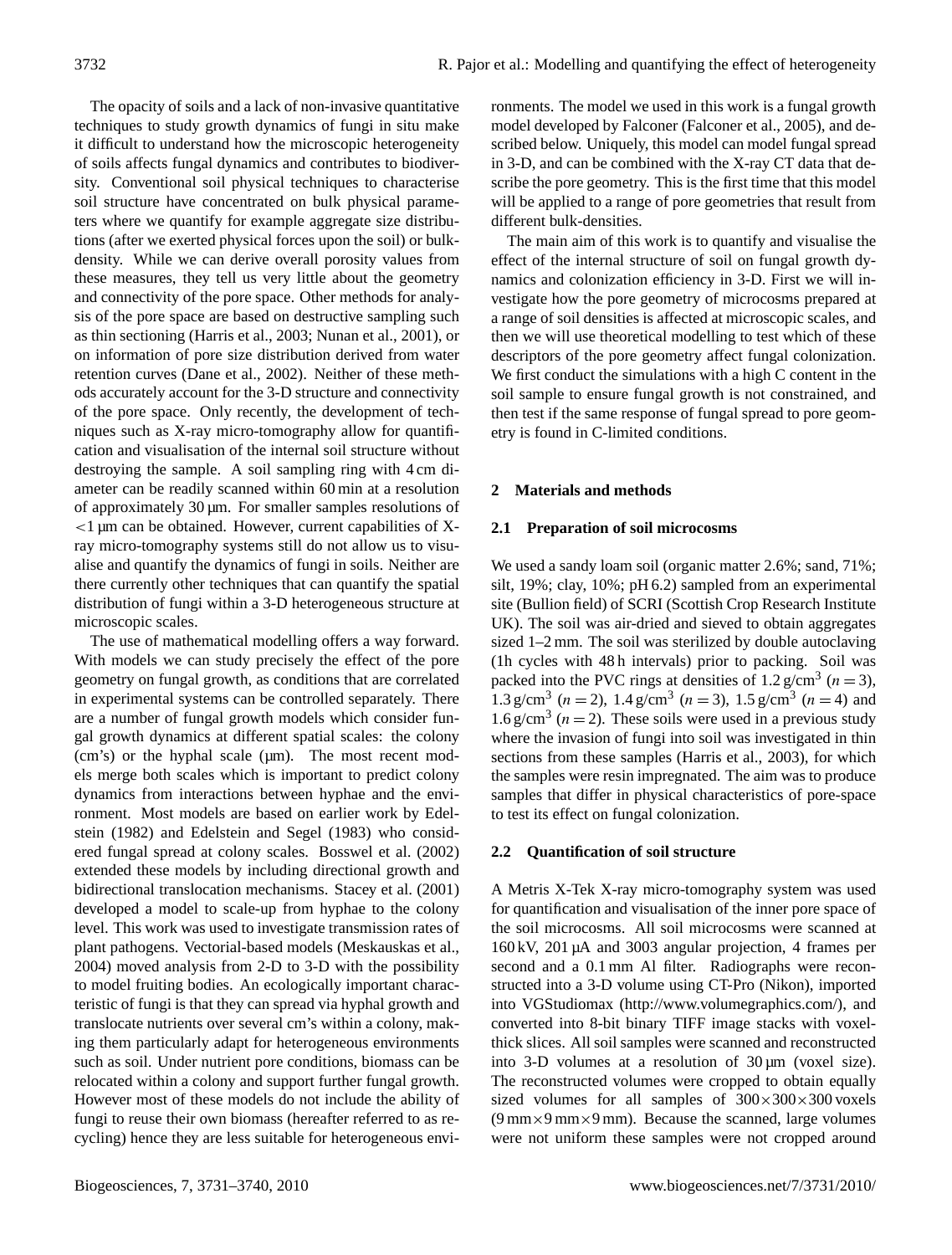a fixed midpoint but cropped to avoid areas with ring artefacts and noise related to scanning, and predominantly occurring around the edges of each sample. A single global threshold value was set for each of these samples. Binary data sets were created by thresholding the greyscale image stacks in ImageJ. The choice of threshold value was based on the histogram region corresponding with the pore-solid interface, taking into account variation of grey scale values in pores of different shapes and sizes, and averaging over 5 randomly selected slices per sample using Image J (Image J, [http://rsb.info.nih.gov/ij/\)](http://rsb.info.nih.gov/ij/). In a study comparing different thresholding methods it was shown that this methodology predicted porosity close to the mean value of all tested methods and agreed well with the overall porosity of the bulk soil sample (Baveye et al., 2010). To allow for analysis of the effect of pore geometry on fungal growth, the thresholded (binary) datasets were further divided in a consistent way into eight subsamples (pseudo replicates) with dimensions of  $128 \times 128 \times 128$  voxels (see Fig. 1). This division was necessary due to computational limitations of the fungal growth model in a 3-D space (see below). In this work replicates of each treatment (density,  $n = 2 - 4$ ) will be referred to as the samples, and datasets sized  $128<sup>3</sup>$  will be called subsamples.

We quantified the following physical properties of the subsamples (Deurer et al., 2009):

- **–** porosity– the total number of voxels defined as pores divided by total volume of the sample. This represents the maximum volume in a soil sample within which fungi can potentially spread.
- **–** pore space connectivity A voxel is considered to belong to the same cluster if one of the six directly neighbouring voxels was identified as pore space. We quantified the number of separate pore clusters and the percentage of the pore volume belonging to each of those clusters. For our analysis we focus on the percentage of the pore volume belonging to the largest cluster, as this was the only connected pore volume large enough to spread over the entire width of the soil sample.
- **–** pore sizes distribution We calculated the distribution of pore radii by simulating a growing sphere at every voxel of pore space till it reached a voxel with solid phase and we plotted the distribution of the radii of the spheres.

#### **2.3 Fungal growth model**

Fungal growth was modelled using the framework developed by Falconer et al. (2005). This model is parsimonious in construction and reduces the biological complexity capturing the minimal set of physiological processes required to reproduce observed ranges in phenotypic responses (Falconer et al., 2005). It was shown that the model can capture fungal



**Fig. 1.** 3-D spatial arrangement of the data structure. Treatments were compared by comparing physical properties for cubed samples. Within each sample, subsamples were selected, which were divided in segments to enable quantification of fungal invasion. Fungal invasion was initiated from the first segment in each subsample.

growth dynamics in homogeneous as well as in nutritionally heterogeneous environments (Falconer et al., 2007). The model is based on five physiological processes: uptake, redistribution of biomass, remobilisation of biomass, inhibitor production, and growth. Spread of biomass in the model is effectively described by a diffusive process. All of physiological processes are known to be important for vegetative growth of fungi but have not been collectively included in any other modelling framework. For a detailed explanation of the model the reader is referred to Falconer et al. (2005). The model can simulate growth in a 3-D pore space. As the objective of this study is to analyse the effect of pore geometry, we used parameters for one single fungal species only. In previous work the fungal trait set for effective invasion of heterogeneous environments was identified (Falconer et al., 2008). Simplified assumptions were made with respect to the nutritional heterogeneity of the soil environment: we assumed Carbon to be homogeneously distributed throughout the pore volume. We analysed the effect of a high (100, C units per voxel) and low (10, C units per voxel) carbon content on fungal growth dynamics to test if our results were dominated by the availability of resources. At the start of the simulation, fungal biomass was placed only in a unit-thick voxel vertical plane (Fig. 1). Fungal spread was initiated from this plane and followed throughout the sample. The simulations were terminated when a threshold value of total biomass (10<sup>-6</sup>) reached the opposite edge of the subvolume (break through time).

#### **2.4 Interpretation of output from the model**

To enable for comparison of fungal invasion among treatments we captured the dynamics and spatial distribution of fungal invasion by dividing each subsample into segments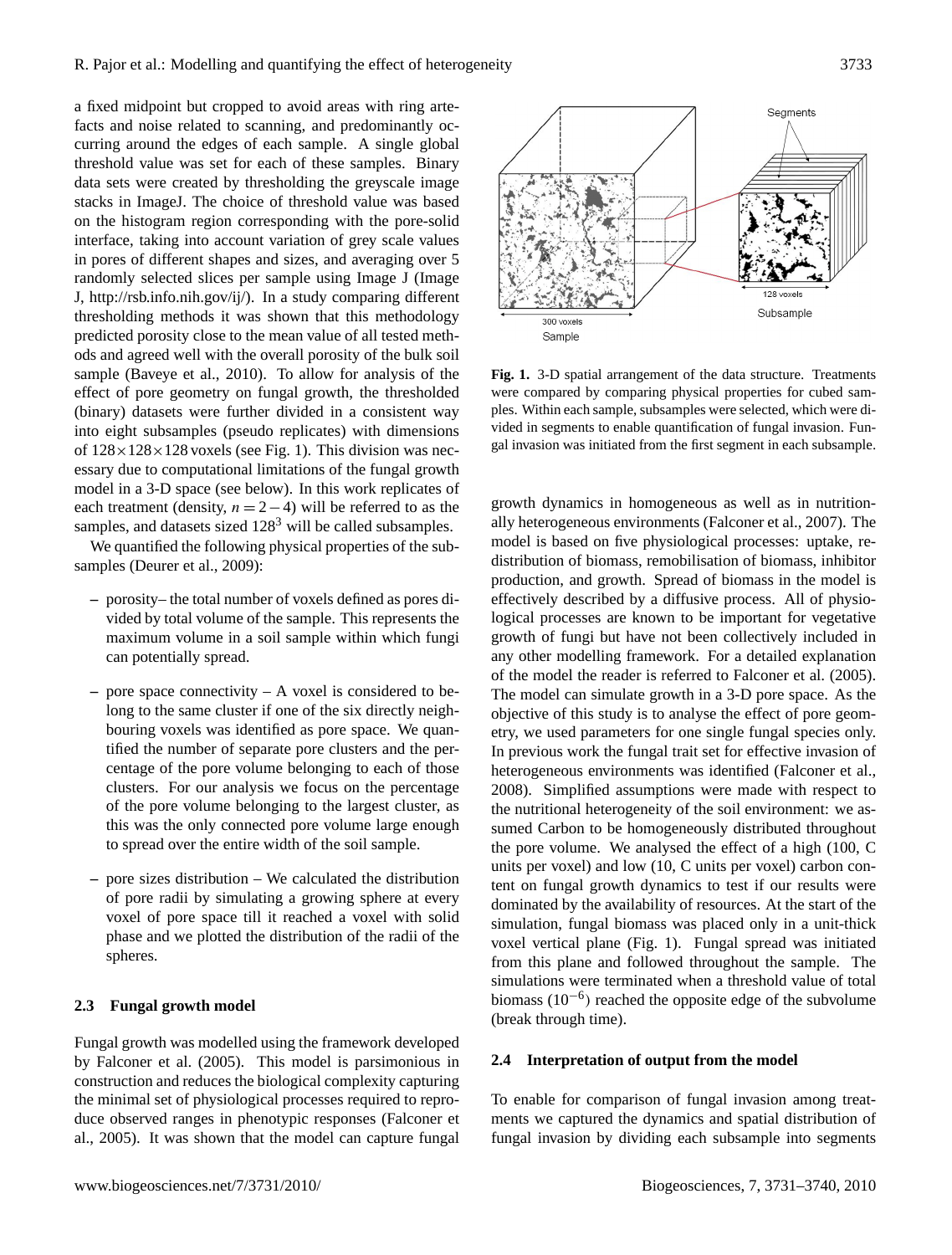that were perpendicular to the direction of fungal growth, and parallel to the plane of inoculation (Fig. 1). Following our analysis for the physical properties, we quantified the following characteristics:

- **–** Biomass per segment: this quantifies at each time step the amount of biomass per segment at specified distances from the site of inoculation, as a measure of the ability of fungi to invade the soil structure.
- **–** Fraction of pore volume occupied by fungal biomass here we combine the data on the porosity within each segment with the biomass per segment to calculate for each time-step the fraction of pores that are filled with biomass. This measure enables characterization of the efficiency at which the pore volume is colonised by fungi.

#### **2.5 Statistical analysis**

To test for the effect of the bulk density on soil porosity, medium pore size and measures of connectivity, a nested ANOVA model was used with bulk density as fixed factor (with levels 1.2, 1.3, 1.4, 1.5, 1.6) and the samples as nested factors within the different bulk density levels. Bonferroni post-hoc pair wise comparison tests were carried out to determine significant differences among means.

We used a Generalized Estimation Equations (GEEs) model with normal errors and first order autoregressive correlation structure to test for an effect of bulk-density and distance from the site of inoculation on fungal biomass densities within each subsample. The variables bulk density (with five levels), distance (with nine levels, (segments) corresponding to the distance from the inoculation point), and sub-samples that were nested with the different bulk density levels were used as explanatory variables in the model. More specifically, bulk density was introduced as a between subjects factor, while distance was treated either as within subject covariate or as a factor, as indicated by the Quasi Likelihood under Independence model selection criterion (QIC). An interaction term between factors bulk density and distance was also accommodated in the model and Bonferroni post-hoc pair wise comparison tests were carried out to determine significant differences among means of the different factor levels at a significant level of 0.05. All the statistical analyses were carried out in SPSS v.17 (Hardin and Hilbe, 2003).

## **3 Results**

### **3.1 Effect of density on physical properties**

The 3-D geometry of the pore space was substantially affected by the density at which the samples were packed (Fig. 2). Visual examination of the pore volumes in 3-D showed that the total pore space was less in the more densely



**Fig. 2.** Pore space visualisation – **a–e**: thresholded 2-D slices of subsamples (white-solid, black-pore), **f–j**: whole pore space in 3-D as visualized with X-ray CT, **k–o**) 3-D view of subsample with the largest connected pore (green), the second largest connected pore (red) and the remaining pore space (bright gray). One representative examples is shown for each of the density treatments (1.2–1.6).

packed soil. Whereas in the 2-D transects pores within the pore volume appeared to be disconnected, this was no longer the case when the pore volume was examined in 3-D. In 3- D the majority of the pores was connected and belonged to a single large cluster. In addition, for soil packed at higher densities the pore volume appeared to be connected via smaller valleys. As can be seen from Fig. 2 (k-o) the largest connected cluster was in contact with all sides which in principle will allow for spread of fungi through the soil sample.

Porosity, which is the volume through which fungal growth was modelled, was calculated for each of the subsamples. In addition, porosity was also calculated for segments within the subsamples (see also Fig. 1); the segments represent the smaller scale heterogeneity within each sample. No significant interaction between the different treatment densities and segments was found ( $p = 0.269$ ). The mean porosity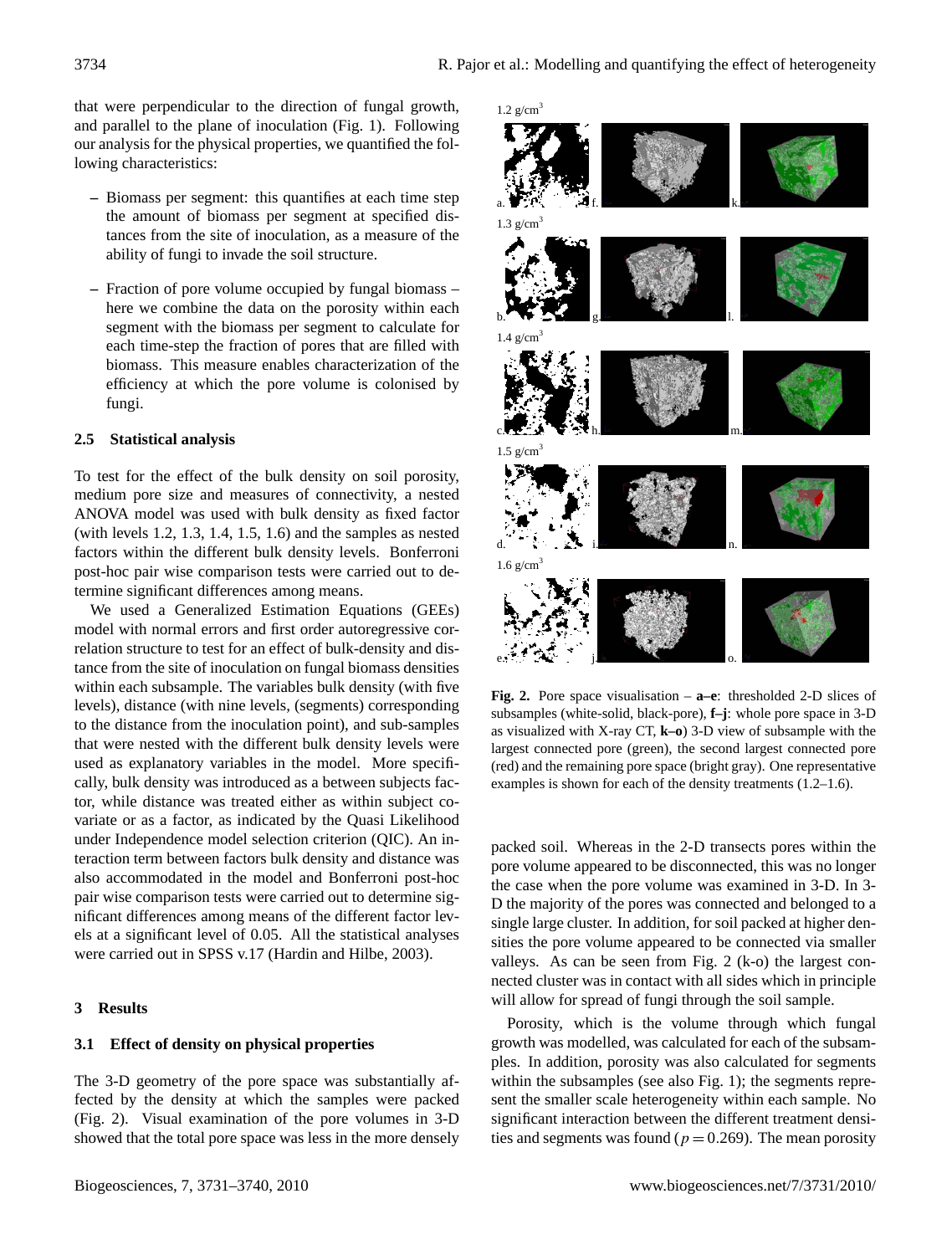**Table 1.** Mean and standard error estimates of bulk physical characteristics for soil microcosms.

| Sample<br>density $[g/cm^3]$ | Mean<br>porosity | Standard<br>error | Mean<br>connectivity [%] | Standard<br>error | Median of<br>pore size | Standard<br>error |
|------------------------------|------------------|-------------------|--------------------------|-------------------|------------------------|-------------------|
| 1.2                          | 0.34             | 0.02              | 96.5                     | 0.5               | 370                    | 23                |
| 1.3                          | 0.38             | 0.02              | 97.0                     | 0.3               | 375                    | 24                |
| 1.4                          | 0.31             | 0.01              | 97.0                     | 0.4               | 348                    | 23                |
| 1.5                          | 0.26             | 0.01              | 95.1                     | 0.2               | 334                    | 11                |
| 1.6                          | 0.21             | 0.01              | 90.0                     | 0.6               | 309                    | 13                |



**Fig. 3.** Mean changes of porosity with distance from the site of inoculation **(A)**, and the simulated biomass distribution in each segment **(B)**, for soils at bulk-densities of 1.2, 1.3, 1.4, 1.5, and  $1.6 \text{ g/cm}^3$ .

was very strongly affected by the density ( $p < 0.001$ ) ranging from 0.38 for density  $1.3 \text{ g/cm}^3$  to 0.21 for samples at  $1.6 \text{ g/cm}^3$  density (Table 1), while the differences between slices within each subsample (Fig. 3) were not significant  $(p = 0.15)$ .

There was a decline in the median pore size with bulk density (Table 1) but only the median pore diameter at a density of 1.6 was significantly different from those at 1.2 and 1.3  $(p < 0.04)$ . The changes in porosity and pore diameter show that when soils were packed at higher densities the overall pore volume declined and mainly the larger pores were reduced. However, for all samples the mean pore diameter remained an order of magnitude larger than a typical fungal diameter of  $1-50 \mu m$  (Finlay, 2006). No significant differences were found for porosity and median pore diameter between replicated samples at this scale.

All subsamples had highly connected pore volumes with a minimum of 90% of the pore volume connected to a single large cluster for all densities. Figure 2 shows how the connected largest clusters and the remaining pore-space that did not belong to this cluster, is distributed throughout the

soil sample. There were significant differences in connectivity between replicates at all densities ( $p < 0.001$ ) indicating a greater variability of this parameter at this scale. In particular, the connectivity was significantly lower for the samples at higher densities (95% for 1.5 ( $p < 0.015$ ) and 90% for 1.6,  $(p < 0.001)$  as compared to lower densities (97% for 1.2, 1.3) and 1.4 soil bulk density).

## **3.2 Effect of the physical characteristics on fungal invasion**

Due to the high connectivity of the pore space, the amount of biomass following fungal invasion displayed trends similar to those found for the porosity, with significant differences between treatments ( $p < 0.001$ ) (Fig. 3b). As expected, biomass content decreased as porosity decreased, with the sample with the highest porosity also having the highest biomass after fungal invasion. The soil with the lowest porosity had an average biomass after fungal invasion of only 54% of that of the sample with the highest porosity (Fig. 3b, 4.13E5 for density 1.6 and 7.65E5 for density 1.3). This difference is comparable with the difference in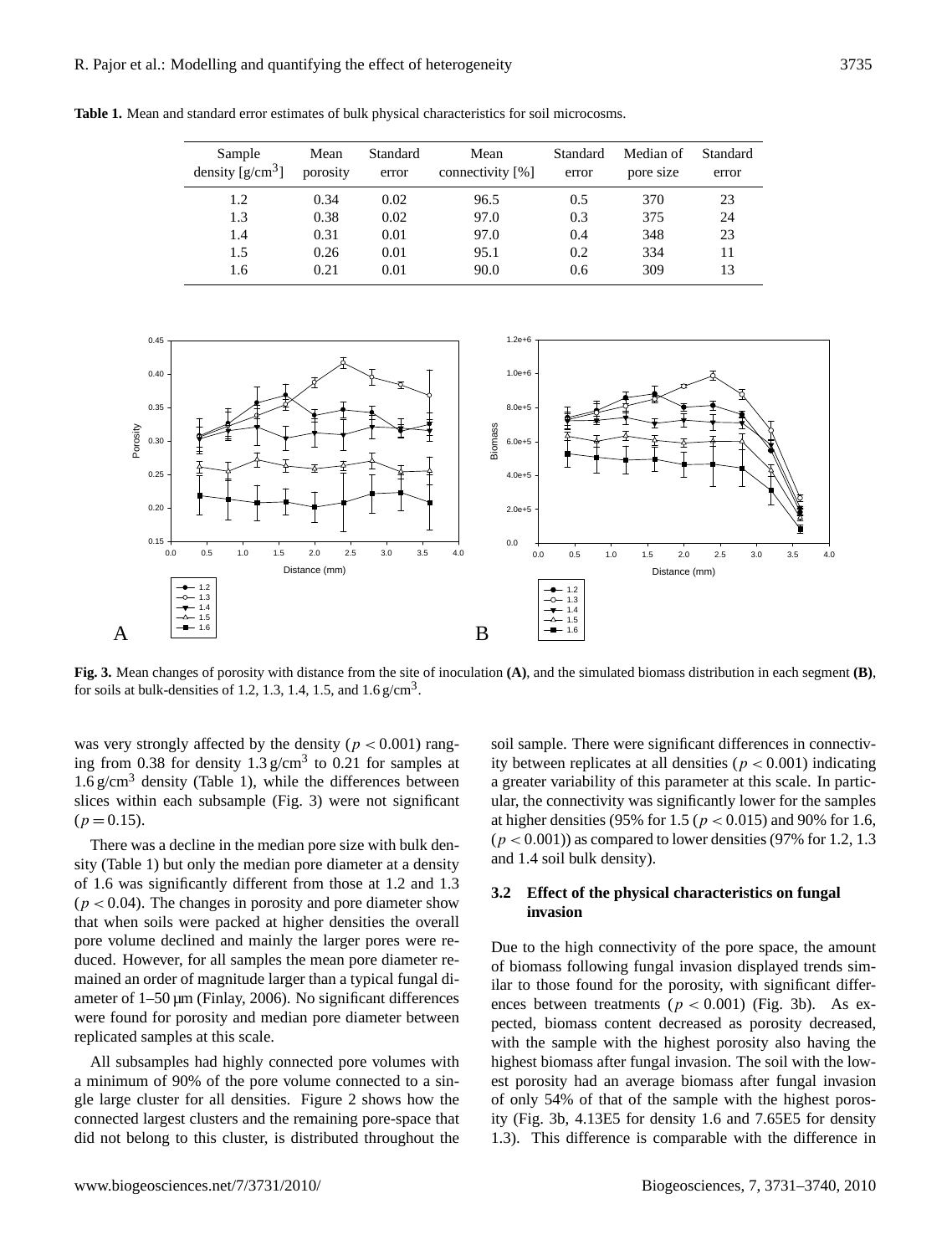

**Fig. 4.** Mean changes in the fraction of pore space occupied by biomass in each segment with distance from the site of inoculation, for soils at bulk-densities of 1.2, 1.3, 1.4, 1.5, and  $1.6 \text{ g/cm}^3$ .

the porosity which demonstrates the overriding importance of the total pore volume for fungal invasion. There was a noticeable drop ( $p < 0.001$ ) in biomass content at distances further than approximately 2.5 mm from the site of inoculation (Fig. 3b). The drop in biomass content characterized the front of colony growth.

The amount of biomass per sample did not inform us about the spatial distribution of the biomass. To obtain a quantitative measure of the spatial colonization, we quantified the fraction of the pore space that became colonized. With increasing distance from the site of inoculation, the fraction of pores occupied by biomass declined steeply (Fig. 4). At distance <2.5 mm, nearly all of the pore space was occupied by fungal biomass. This reflects the high connectivity of the pore space for all samples. The drop in biomass at larger distances coincided with a drop in the fraction of pores that were occupied (Fig. 4). Soil packed at a density of 1.6 g/cm<sup>3</sup> (the most densely packed material) showed an earlier decline in the fraction of pores colonized with distance (Fig.4.,  $p < 0.001$ ). As the porosity did not change with distance for these samples (Fig. 3a) it is most likely a consequence of the lower connectivity for this sample (Table 1). As a fungal colony spread into a soil sample, the larger pores were colonized first (as they were typically well connected, Fig. 5a) and this was followed by colonization of the smaller pores (Fig. 5b), and the invasion typically followed a sharp colony front (Fig. 5d and e).



**Fig. 5.** 2-D slices through the z axis (**a–c**, perpendicular to the direction of spread) and x axis (**d–f**, in the direction of spread) showing biomass occupancy at t=8 (a, d, halfway the time required to spread through the entire volume),  $t=12$  (b, e, at the time the colony had spread to the opposite side of the subsample), and corresponding pore space (c, f) where solid – gray, pore space – black for a sample at a bulk density of  $1.6 \text{ g/cm}^3$ .

### **3.3 Carbon level and dynamics of fungal invasion**

Differences in the dynamics of fungal invasion are shown in Fig. 6, which shows how in the middle of the sample the biomass increased with time. All treatments had a similar characteristic shape for the dynamics. Initially, for  $t < 8$ , the biomass was absent until the edge of a fungal colony had progressed sufficiently far into the soil sample. Once the edge of a colony reached a specified distance from the site of inoculation (here shown for 2.5 mm in Fig. 6) then the pore volume at that distance became rapidly colonized for all densities. However, the rate of colonization differed per treatment with the highest rates (sharpest increase) for the lower density samples. As expected, in a better connected sample (lower density soil) fungal biomass moved through the volume rapidly, almost as a steep front over time filling all available pore space. For the more densely packed soil, fungal invasion progressed slower (shown by the lower rate of increase) and the final level of fungal biomass was lower (Fig. 6).

The dynamics of fungal invasion were also determined by the availability of Carbon in the soil (Fig. 6b). Although the trends for fungal invasion were qualitatively similar for both resource levels, the limitation of carbon radically affected biomass content reducing the final level of biomass following invasion to 1%. As expected, this reduction reflects the lower amount of C available for fungal growth. Limitation of C level also affected the rate of invasion. With unlimited resources colonization at a distance of 2.5 mm from the site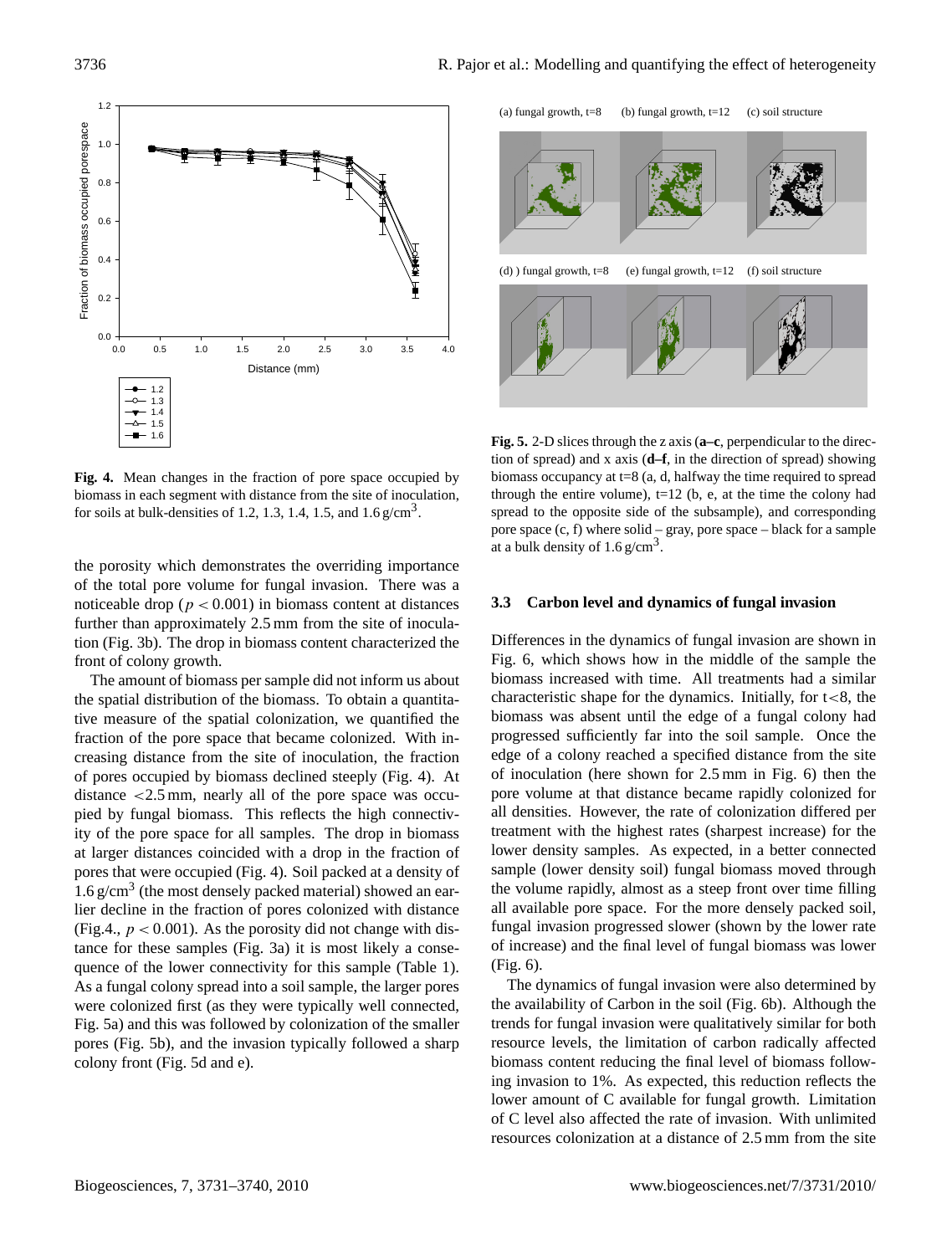

**Fig. 6.** Mean dynamics of biomass at the middle of each subsample (5th segment) with "unlimited" **(A)** and limited **(B)** resource, for soils at bulk-densities of 1.2, 1.3, 1.4, 1.5, and 1.6  $g/cm<sup>3</sup>$ . Note that the scales for the amount of biomass differ for both resource levels.

of inoculation started at  $t = 7$ , but the starting point for microcosms with limited resources was delayed to  $t = 10$ . Overall it also took longer for soils with a lower resource level for the fungal colony to spread through the entire soil volume. At high resource levels this took on average (17 time units), whereas at lower resource levels this increased to 22 time units.

#### **4 Discussion**

One of the difficulties in studying fungal invasion is the lack of suitable quantitative techniques that enable monitoring of fungal spread through soil over time. Techniques used so far include plating out of aggregates to obtain colony forming units, ergosterol essay (Feeney et al., 2006), MAb-ELISA – for specific species (Otten et al., 1997) or quantification by PCR (Lopez-Mondejar et al., 2009). These techniques however only enable a single snap shot in time, and, perhaps more importantly, require the destruction of the physical environment which contributed to the growth dynamics. Hence we obtain quantitative information of fungal biomass in bulksoil samples, but no information about the spatial location of the fungi within the soil environment at the microscopic scales where interactions and processes occur. To date, the only way by which quantitative information about the spatial distribution of fungal mycelium in undisturbed soil samples can be obtained, is in biological thin sections (Tippkotter and Ritz, 1996), but even there the information is essentially constrained to a 2-D plane from the 3-D soil environment. It is therefore important to develop a novel method for analysis and visualisation of the effect of the heterogeneity of the pore volume on microbial processes in 3-D.

The simulations showed that for all soil samples a large percentage of the pore space was colonized by fungi. This is an inherent property of the model, which describes the fungal invasion as a diffusive process, as a result of which all connected pore space would be expected to be colonized eventually. As a result, for a well connected pore volume, the total porosity is the key determinant of the density of fungal biomass following invasion. Close to the site of inoculation, nearly all pore space became colonized for all treatments (Fig. 4). However, if the connectivity is less than 1 (e.g. with increasing bulk density), then progressively less pore space becomes colonized at distances further away from the site of inoculation as biomass spreads only through a connected network. In that case the connectivity of the pore space becomes an increasingly important factor.

In accordance with experimental data for the invasive spread of R. solani in the same soil samples (Harris et al., 2003) pore volumes with a larger diameter became colonized first. Behind the progressing colony front in the larger pores, the fungi subsequently colonize the pore volumes with smaller diameters. However, the model does appear to overestimate the colonization of smaller pores as experimental data showed that there was a greater preference for larger connected pores (Otten et al., 2004). This could be the result of a more heterogeneous distribution of Carbon in the soil compared to the simulations, or a result of blockage of pores by water, which means that the connectivity of the pore volume in the simulations is overestimated as we assume all pores to be filled with air. Future work may need to address this in more detail where we can consider extending the modelling approach by including mechanisms that enhance spread through larger pores.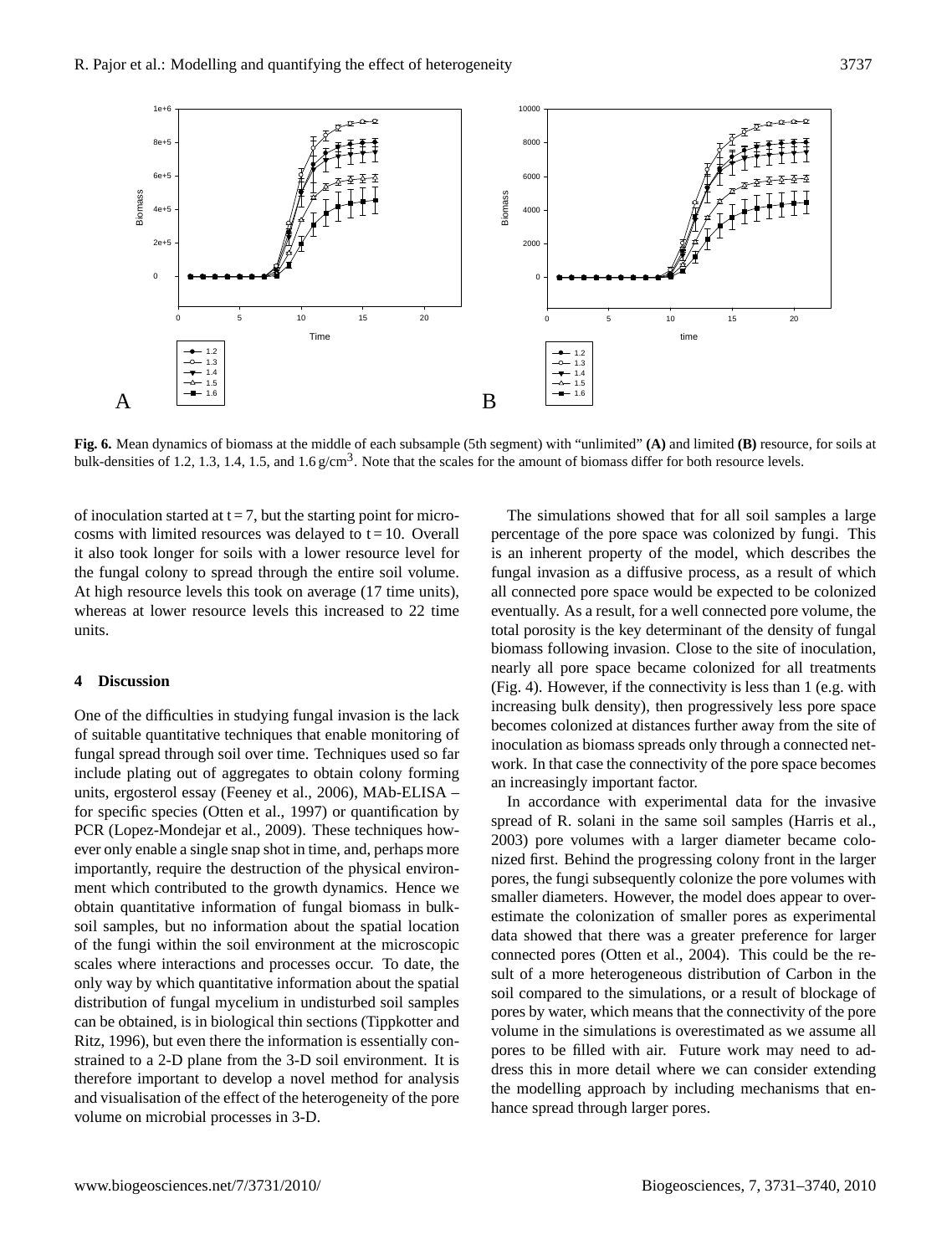On nutrient rich agar plates, fungi typically form circular colonies, with a step change in biomass density at the advancing colony edge. In nutrient poor systems, colony spread is often more heterogeneous as fungi switch from an exploitative to an explorative mode (Boddy et al., 2009). In soil, we similarly expect this colony shape to be mediated by the heterogeneity of the pore volume with the advancing edge of a colony less clearly defined as the colony needs to negotiate a tortuous pathway of connected pores, resulting in a more gradual change in biomass density towards the growing edge of the colony. For all treatments, we observed nevertheless steep declines in biomass density and in the percentage of colonized pores at the colony growing front. For loosely packed soil the change in density at the front was steeper, characteristic of faster more homogeneous growth (Figs. 3, 4). Fungi spreading though soil packed at higher densities had a smoother decay in density at the growing front. At these densities soil had a smaller amount of available pore space, which was less connected and had smaller median pore size (Table 1). This trend in the effect of pore geometry on fungal colony development is in agreement with experimental results reported by Harris (Harris et al., 2004) and Ritz (Ritz and Young, 2004) where it was shown that fungi spread faster through large pores with a high percentage of air-filled spaces. Fungi in volumes with small, poorly connected pores grow slower but colonies tend to have denser biomass (Harris, 2003; Ritz, 2004). While the differences may appear to be small, it should be noted that such small differences can have a significant impact on larger scale invasive spread of fungi and can make a fungal species switch from invasive to non-invasive spread (Bailey et al., 2000; Kleczkowski et al., 1997).

Current CT tomography systems have a number of limitations. One of the biggest challenges is the ratio between sample size and resolution (voxel size), with a smaller resolution for larger sample sizes. With our system, the maximum size of the sample which can be scanned is  $25 \times 20$  cm, at a resolution of approximately 150 µm. The disadvantage of a lower resolution is that we loose information about micropores, and as a result can loose the connectivity in the pore network. Whereas with our system we could obtain resolutions  $(5 \mu m)$  smaller than typical fungal diameters, this would have required us to restrict the sample sizes to be too small to be meaningful for fungal colonies and the length scales at which heterogeneity in physical conditions is observed in these samples. The sample size we used in this paper is still small compared to sizes that ordinarily would be assumed representative for a field. However, the small sizes were representative for the relatively homogeneous samples used in this study, as they were obtained by repacking sieved soil. In our statistical analysis of the quantification of pore space, we allowed for variability within treatments (between subsamples), as well as between treatments, and we showed that the difference between sub-samples within a treatment was not significant, but that difference between sub-samples

from different treatments was significant. It is however not possible to extrapolate this result to soil samples from natural fields, and no extrapolation can be made towards the effect of management on fungal growth from these small samples. Young and Ritz (1999) reviewed the impact of tillage on colonies of microbes and argued that typical soil disturbance may not be significant for fungal colonies at small scales. The results in this study should be seen as a first step towards understanding the effect of soil management on fungal growth. Although the resolution of approximately 30 µm in the scans used in this paper is larger than a typical hyphal diameter, it is smaller than typical internodes' length, and appropriate for fungal colonization which is typically determined by the ability of fungal hyphae to branch within a confined space (Otten and Gilligan, 1998). In addition, the resolution is identical to the approximate resolutions of thin sections, the only technique currently available to visualize fungi in soil, enabling a qualitative comparison with experimental data.

Another bias in the results can be caused by thresholding, which is one of the most crucial steps in image processing where an operator differentiates between solid material and pore-space. A single threshold value as used in this paper is known to overestimate large pores and underestimate small pores and thin valleys. However, it was also shown that for the type of samples in this study, a reasonable agreement with the overall porosity was found (Baveye et al., 2010). Tarquis et al. (2008; 2009) showed the impact of thresholding on various geometrical descriptors of pore geometry, but the consequences for soil functioning is still largely unknown, which can be explored with the modelling framework presented in this paper.

## **5 Conclusions**

In this paper we showed how a combination of X-ray tomograpghy (to characterise the soil structure) and mathematical modelling (to model fungal invasion in 3-D structural heterogeneous environments) can be used to identify the effect of pore geometry on fungal spread. Such a analysis is an essential first step towards a theoretical basis for management decision taking that would aim to maintain or support biodiversity in soils, which is currently lacking. The theoretical approach enables separation of nutritional and structural effects on fungal growth, which is difficult to achieve by other means. We showed that both the dynamics and the degree of colonization are not just affected by the porosity, but also depend on the connectivity of the pore volume. Further work is now required to identify how colonization efficacy relates to fungal traits and heterogeneity in the availability of carbon.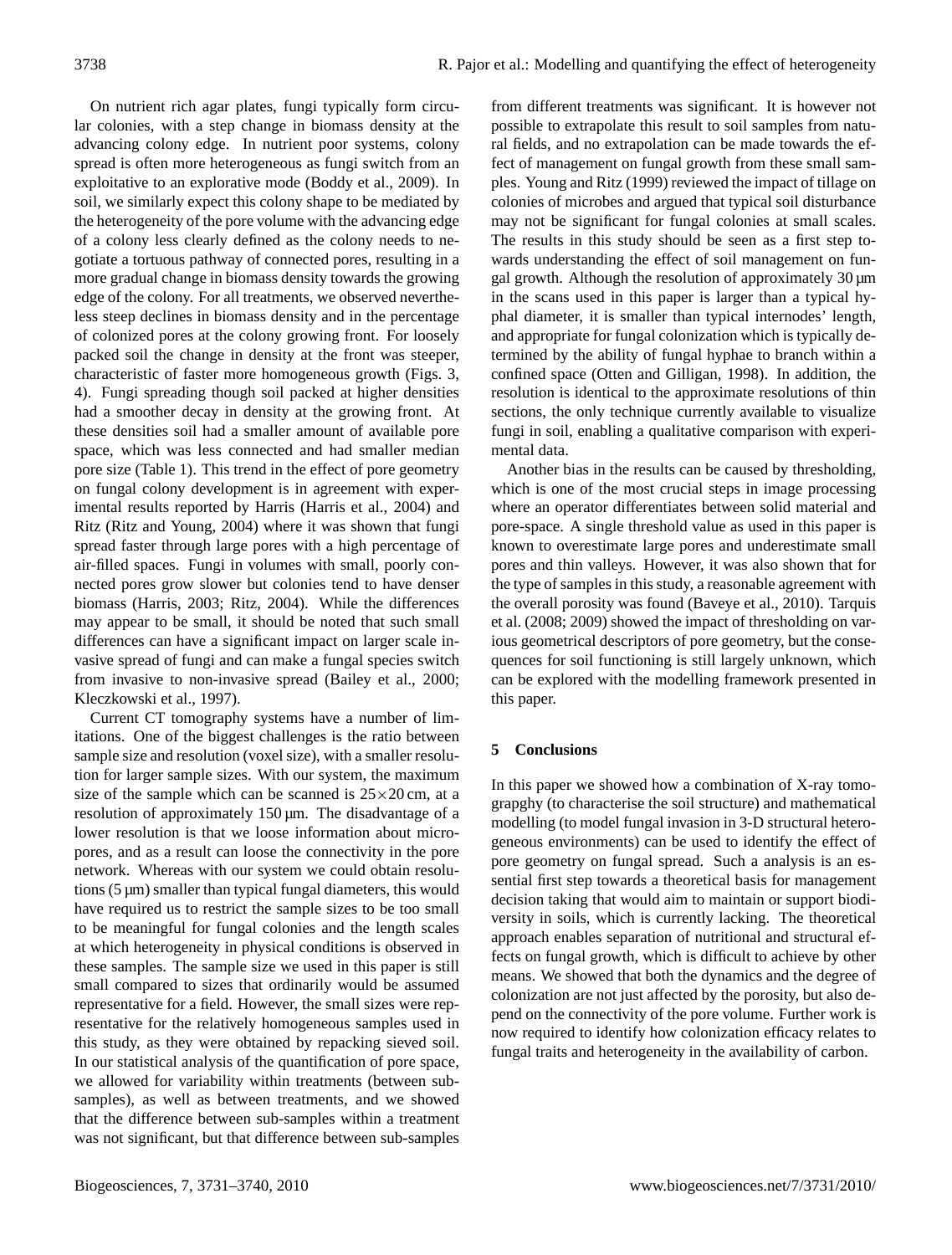*Acknowledgements.* The authors wish the acknowledge support for this study from the University of Abertay Dundee and from the Scottish Alliance for Geosciences, Environment and Society (SAGES). The University of Abertay Dundee is a charity registered in Scotland, no: SC016040. We also thank D. Grinev for discussions on the use of X-ray CT for quantifying soil structure.

Edited by: A. M. Tarquis

#### **References**

- Bailey, D. J., Otten, W., and Gilligan, C. A.: Saprotrophic invasion by the soil-borne fungal plant pathogen *Rhizoctonia solani* and percolation thresholds, New Phytologist, 146, 535–544, 2000.
- Baveye, P. C., Laba, M., Otten, W., Bouckaert, L., Sterpaio, P. D., Goswami, R. R., Grinev, D., Houston, A., Hu, Y., Liu, J., Mooney, S., Pajor, R., Sleutel, S., Tarquis, A., Wang, W., Wei, Q., and Sezgin, M.: Observer – dependent variability o f the thresholding step in the quantitative analysis of soil images and X-ray microtomography data, Geoderma, 157, 51–63, 2010.
- Boddy, L., Hynes, J., Bebber, D. P., and Fricker, M. D.: Saprotrophic cord systems: dispersal mechanisms in space and time, Mycoscience, 50, 9–19, doi:10.1007/s10267-008-0450-4, 2009.
- Bossuyt, H., Denef, K., Six, J., Frey, S. D., Merckx, R., and Paustian, K.: Influence of microbial populations and residue quality on aggregate stability, Appl. Soil Ecol., 16, 195–208, 2001.
- Boswell, G. P., Jacobs, H., Davidson, F. A., Gadd, G. M., and Ritz, K.: Functional consequences of nutrient translocation in mycelial fungi, J. Theor. Biol., 217, 459–477, doi:10.1006/yjtbi.3048, 2002.
- Dane, J. H., Hopmans, J. W., Romano, N., Nimmo, J., and Winfield, K. A.: Soil water retention and storage – Introduction, in: Methods of Soil Analysis, Part 4, Physical Methods,, edited by: Dane, J. H., Soil Sci. Soc. Am., 2002.
- Deurer, M., Grinev, D., Young, I., Clothier, B. E., and Mueller, K.: The impact of soil carbon management on soil macropore structure: a comparison of two apple orchard systems in New Zealand, Eur. J. Soil Sci., 60, 945–955, doi:10.1111/j.1365- 2389.2009.01164.x, 2009.
- Edelstein, L.: The Propagation of Fungal Colonies a Model for Tissue-Growth, J. Theor. Biol., 98, 679–701, 1982.
- Edelstein, L. and Segel, L. A.: Growth and Metabolism in Mycelial Fungi, J. Theor. Biol., 104, 187–210, 1983.
- Falconer, R. E., Bown, J. L., White, N. A., and Crawford, J. W.: Biomass recycling and the origin of phenotype in fungal mycelia, P. Roy. Soc. B-Biol. Sci., 272, 1727–1734, doi:10.1098/rspb.2005.3150, 2005.
- Falconer, R. E., Bown, J. L., White, N. A., and Crawford, J. W.: Biomass recycling: a key to efficient foraging, Oikos, 9, 2007.
- Falconer, R. E., Bown, J. L., White, N. A., and Crawford, J. W.: Fungal Interactions in Fungi, The Royal Society Interface, 5, 2008.
- Feeney, D. S., Bengough, A. G., Hallett, P. D., Rodger, S., White, N., and Young, I. M.: Assessing the impact of biological exudates associated with soil water repellency, Adv. Geoecol., 38, 475–483, 2006.
- Finlay, R. D.: The fungi in Soil, in: Modern soil microbiology., edited by: Van Elsas, J., Jansson, J. K., and Trevors, J. T., CRC

Press, 2006.

- Hardin, J. W. and Hilbe, J. M.: Generalized Estimating Equations, Stata Corporation, 2003.
- Harris, K., Young, I. M., Gilligan, C. A., Otten, W., and Ritz, K.: Effect of bulk density on the spatial organisation of the fungus *Rhizoctonia solani* in soil, FEMS Microb. Ecol., 44, 45–56, 2003.
- Kleczkowski, A., Gilligan, C. A., and Bailey, D. J.: Scaling and spatial dynamics in plant-pathogen systems: From individuals to populations, P. Roy. Soc. Lond. B. Bio., 264, 979–984, 1997.
- Lark, R. M.: Exploring scale-dependent correlation of soil properties by nested sampling, Eur. J. Soil Sci., 56, 307–317, doi:10.1111/j.1365-2389.2004.00672.x, 2005.
- Lopez-Mondejar, R., Anton, A., Raidl, S., Ros, M., and Pascual, J. A.: Quantification of the biocontrol agent *Trichoderma harzianum* with real-time TaqMan PCR and its potential extrapolation to the hyphal biomass, Bioresource Technol., 101, 2888– 2891, 2009.
- Meskauskas, A., Fricker, M. D., and Moore, D.: Simulating colonial growth of fungi with the Neighbour-Sensing model of hyphal growth, Mycol. Res., 108, 1241–1256, doi:10.1017/s0953756204001261, 2004.
- Nunan, N., Ritz, K., Crabb, D., Harris, K., Wu, K. J., Crawford, J. W., and Young, I. M.: Quantification of the in situ distribution of soil bacteria by large-scale imaging of thin sections of undisturbed soil, Fems Microbiol. Ecol., 37, 67–77, 2001.
- Or, D., Smets, B. F., Wraith, J. M., Dechesne, A., and Friedman, S. P.: Physical constraints affecting microbial habitats and activity in unsaturated porous media – a review., Adv. Water Resour., 30, 2007.
- Otten, W. and Gilligan, C. A.: Effect of physical conditions on the spatial and temporal dynamics of the soil-borne fungal pathogen *Rhizoctonia solani*, New Phytologist, 138, 629–637, 1998.
- Otten, W., Gilligan, C. A., and Thornton, C. R.: Quantification of fungal antigens in soil with a monoclonal antibody-based ELISA: analysis and reduction of soil-specific bias, Phytopathology, 730–736, 1997.
- Otten, W., Harris, K., Young, I. M., Ritz, K., and Gilligan, C. A.: Preferential spread of the pathogenic fungus *Rhizoctonia solani* through structured soil, Soil Biol. Biochem., 36, 203–210, 2004.
- Ritz, K. and Young, I. M.: Interactions between soil structure and fungi, Mycologist, 18, 52–59, 2004.
- Stacey, A. J., Truscott, J. E., and Gilligan, C. A.: Soil-borne fungal pathogens: scaling-up from hyphal to colony behaviour and the probability of disease transmission, New Phytol., 150, 169–177, 2001.
- Tarquis, A. M., Heck, R. J., Andina, D., Alvarez, A., and Anton, J. M.: Pore network complexity and thresholding of 3-D soil images. Ecological complexity 6, 230–239, 2009.
- Tarquis, A. M., Heck, R. J., Grau, J. B., Fabregat, J., Sanchez, M. E., and Anton, J. M.: Influence of thresholding in mass and entropy dimension of 3-D soil images, Nonlinear Proc. Geoph., 15, 881– 891, 2008.
- Taylor, L. L., Leake, J. R., Quirk, J., Hardy, K., Banwart, S. A., and Beerling, D. J.: Biological weathering and the long-term carbon cycle: integrating mycorrhizal evolution and function into the current paradigm, Geobiology, 7, 171–191, doi:10.1111/j.1472- 4669.2009.00194.x, 2009.
- Tippkotter, R. and Ritz, K.: Evaluation of polyester, epoxy and acrylic resins for suitability in preparation of soil thin sections